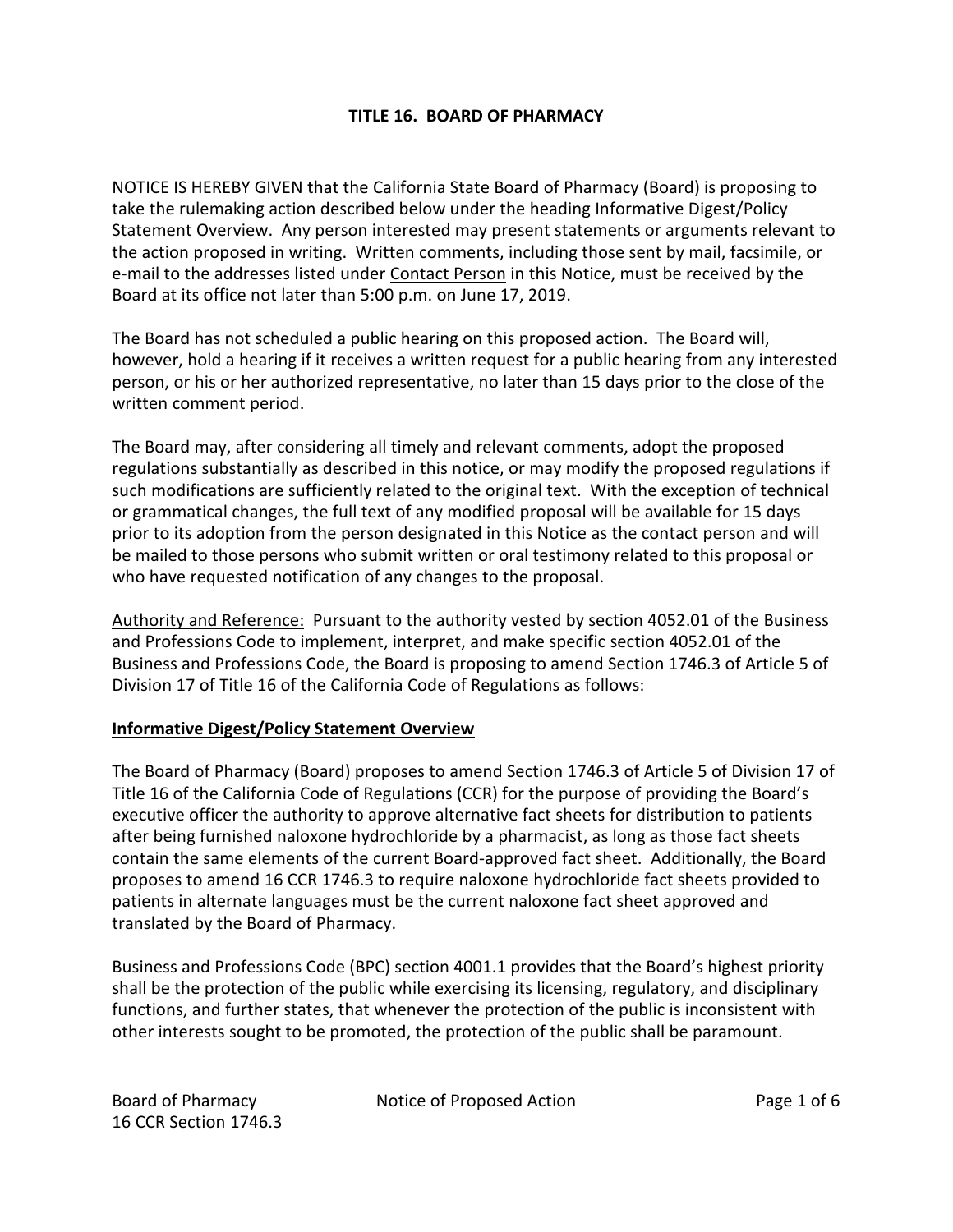Section 4052.01 authorizes a pharmacist to furnish naloxone hydrochloride in accordance with standardized procedures or protocols developed and approved by both the Board and the Medical Board of California, in consultation with the California Society of Addiction Medicine, the California Pharmacists Association, and other appropriate entities. One requirement of this protocol is the furnishing of a Board-approved fact sheet. Existing regulations require pharmacists to provide the Board-approved fact sheet. (See Cal. Code Regs, tit. 16, § 16 CCR 1746.3.)

Currently, some pharmacists are furnishing the Board-approved fact sheet as well as their own fact sheet. This proposal will allow a pharmacy to furnish their own fact sheet as long as it contains the Board-approved elements and has been approved by the Board's executive officer, thereby eliminating the duplicative work by the pharmacist, and also ensuring that the fact sheet contains the necessary information.

The proposed regulation would further amend 16 CCR Section 1746.3 by requiring that naloxone hydrochloride fact sheets provided to patients in alternate languages be the current naloxone fact sheet approved by the Board of Pharmacy, and specify that only the Boardapproved fact sheet will be posted in alternative languages on the Board's website.

This regulatory proposal benefits the health and welfare of California residents because it would allow pharmacies licensed by the Board to format the naloxone hydrochloride fact sheet in a manner that assists their patient population which may increase the patient's review and familiarity of the information regarding naloxone hydrochloride while maintaining the required elements of the fact sheet specified in 16 CCR 1746.3.

# **Anticipated Benefits of Proposal**

This proposal will authorize the Board's executive officer to approve alternative naloxone hydrochloride fact sheets as long as they contain the same elements and information required in the Board-approved fact sheet. These fact sheets may be developed and submitted by individual pharmacies for approval and therefore they can be formatted in a different manner or contain additional information than the Board-approved fact sheet. Allowing the Board's executive officer the authority to approve such fact sheets, will allow pharmacies to streamline their work processes by eliminating the need to furnish more than one fact sheet at the time naloxone hydrochloride is furnished. Additionally, this will allow pharmacies to format and present the same subject matter for their specific patient populations. The proposal will also ensure that patients receive fact sheets that contain the information required by the Board.

### **Consistency and Compatibility with Existing State Regulations**

During the process of developing these regulations and amendments, the Board has conducted a search of any similar regulations on this topic and has concluded that these regulations are neither inconsistent nor incompatible with existing state regulations.

Board of Pharmacy Notice of Proposed Action Page 2 of 6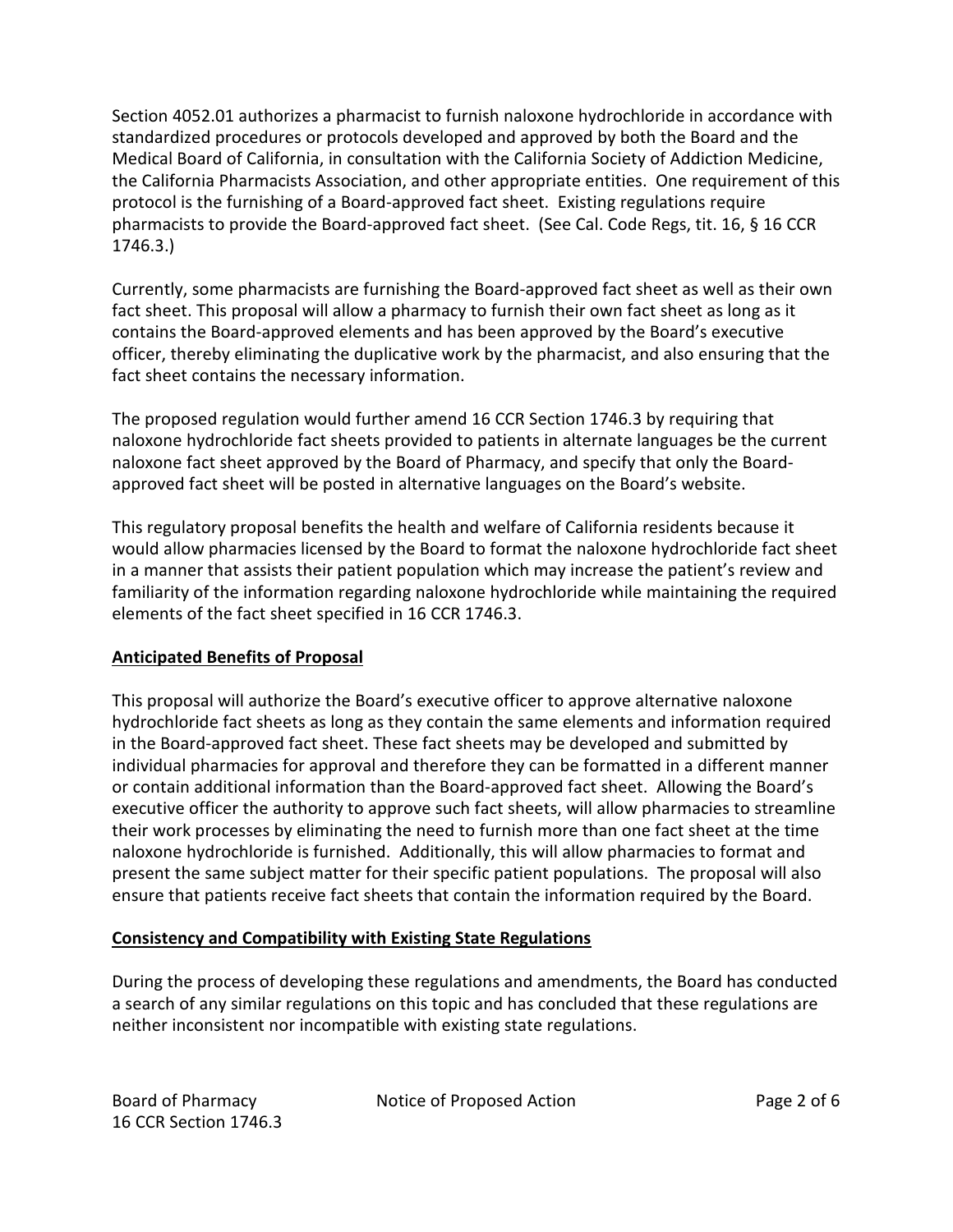### **Fiscal Impact Estimates**

Fiscal Impact on Public Agencies Including Costs/Savings to State Agencies or Costs/Savings in Federal Funding to the State: The Board estimates that the cost to it to implement this proposal will be less than \$36 per request, which the Board can absorb within its existing resources.

#### Nondiscretionary Costs/Savings to Local Agencies: None

#### Local Mandate: None

# Cost to Any Local Agency or School District for Which Government Code Sections 17500 – 17630 Require Reimbursement: None

#### Business Impact:

The Board has made an initial determination that the proposed regulatory action would have no significant statewide adverse economic impact directly affecting businesses, including the ability of California businesses to compete with businesses in other states.

This initial determination is based on the fact that the proposed regulation does not impose additional requirements on businesses; rather, the proposed regulation allows for businesses to streamline processes and reduce the need for furnishing duplicate fact sheets at the time naloxone hydrochloride is furnished by a pharmacist under required protocol. Businesses were already required to produce a fact sheet, even prior to this proposal.

#### Cost Impact on Representative Private Person or Business:

The Board is not aware of any cost impacts that a representative private person or business would necessarily incur in reasonable compliance with the proposed action. Licensees are already required to produce a fact sheet. Further, the Board has been advised by licensees that this proposal will allow the licensees to streamline their business processes and reduce costs. As one licensee testified at the May 3-4, 2017, Board meeting, the pharmacies within one large retail chain currently print their own personalized fact sheets with other medication-related information in addition to the Board-approved fact sheet to ensure compliance with 16 CCR 1746.3 (c)(6). The addition of the approval process by the Board's executive officer will allow pharmacies to utilize their own forms and eliminate the need for furnishing duplicative forms.

### **Effect on Housing Costs: None**

16 CCR Section 1746.3

Board of Pharmacy Notice of Proposed Action Page 3 of 6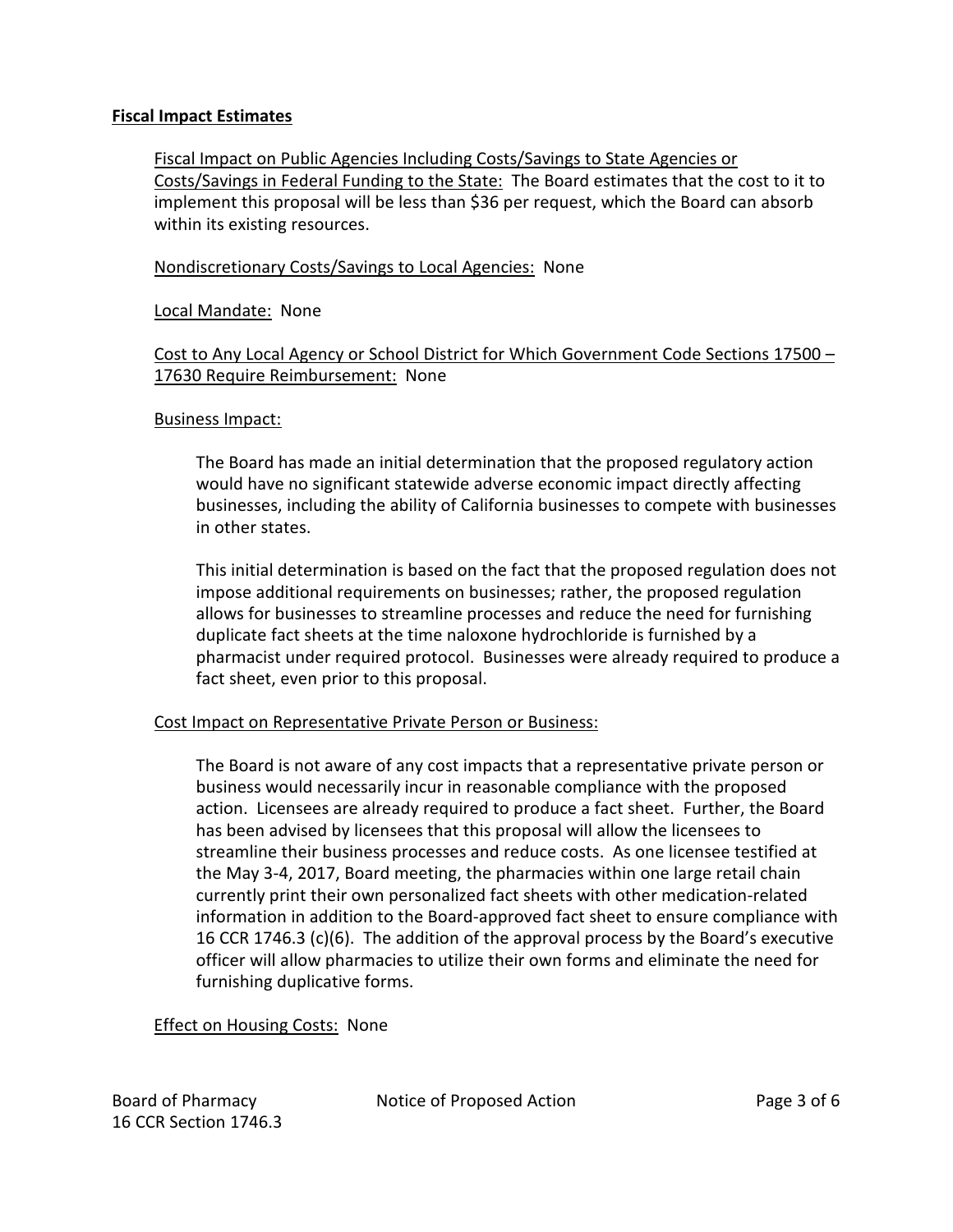### Report Requirements: None

### **Effect on Small Business:**

While the Board does not have nor does it maintain data to define if any of its licensees (pharmacies) are a "small business" as defined in Government Code section 11342.610, the Board has made an initial determination that the proposed regulatory action would not have a significant adverse economic impact directly affecting small businesses. As previously mentioned, the proposed regulation will assist all businesses including small businesses in streamlining processes and reducing duplication of work when naloxone hydrochloride is furnished by a pharmacist.

#### **Results of Economic Impact Assessment/Analysis:**

### Impact on Jobs/New Businesses:

The Board has determined that this regulatory proposal will not have a significant impact on the creation or elimination of jobs or new businesses or the expansion of businesses in the State of California. This initial determination is based on the fact that pursuant to 16 CCR 1746.3, a pharmacist is currently required to provide a Board-approved naloxone hydrochloride fact sheet upon furnishing of naloxone hydrochloride. This proposal does not add a requirement for a pharmacist furnishing naloxone hydrochloride, rather, the proposed regulation will allow for the licensees to streamline business processes and reduce duplicative work when naloxone hydrochloride is furnished by a pharmacist.

### Benefits of Regulation:

The Board has determined that this regulatory proposal will benefit the health and welfare of California residents as the proposed regulation will allow for Board licensees to format the required naloxone hydrochloride fact sheet for their specific patient population which may provide for increased patient education as intended by the fact sheet. This regulatory proposal may benefit the state's environment because there may be less paper products used and related waste as pharmacies will be able to provide only one fact sheet rather than the two facts sheets currently being provided by some pharmacies, the Board-approved and pharmacy specific fact sheets. The proposed regulation will not benefit worker safety.

### **Consideration of Alternatives**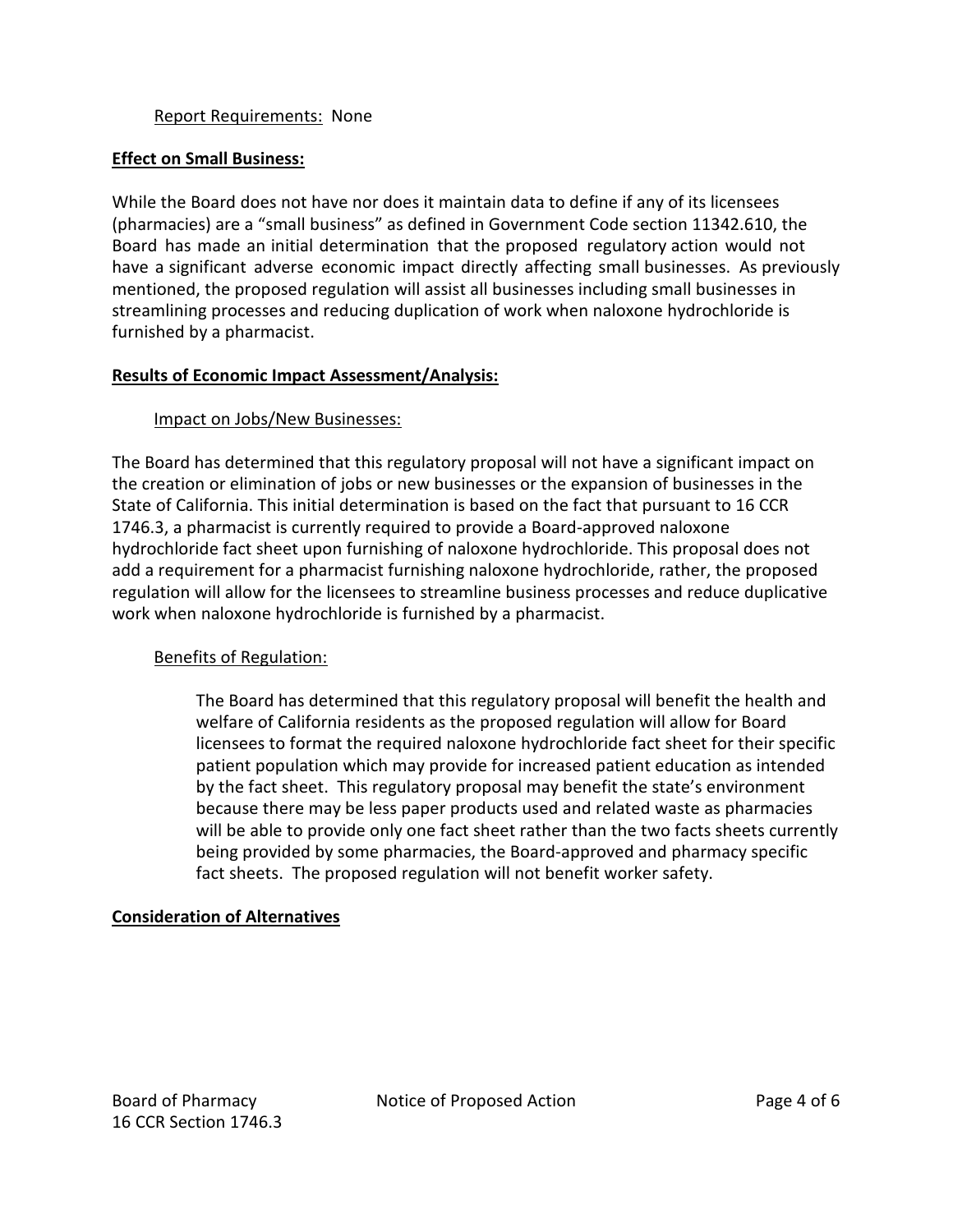The Board must determine that no reasonable alternative it considered to the regulation or that has otherwise been identified and brought to its attention would either be more effective in carrying out the purpose for which the action is proposed, would be as effective and less burdensome to affected private persons than the proposal described in this Notice, or would be more cost effective to affected private persons and equally effective in implementing the statutory policy or other provision of law.

Any interested person may present statements or arguments in writing relevant to the above determinations at the address listed for the Contact Person during the written comment period.

# **Initial Statement of Reasons and Information**

The Board of Pharmacy has prepared an initial statement of the reasons for the proposed action and has available all the information upon which the proposal is based.

# **Text of Proposal**

Copies of the exact language of the proposed regulations, any document incorporated by reference, of the initial statement of reasons, and all of the information upon which the proposal is based, may be obtained upon request from the Board of Pharmacy at 1625 N. Market Blvd., N219, Sacramento, California 95834, or from the Board of Pharmacy's website at [http://www.pharmacy.ca.gov.](http://www.pharmacy.ca.gov)

### **Availability and Location of the Final Statement of Reasons and Rulemaking File**

All the information upon which the proposed regulations are based is contained in the rulemaking file which is available for public inspection by contacting the person named below.

You may obtain a copy of the final statement of reasons once it has been prepared, by making a written request to the contact person named below or by accessing the website listed below.

### **Contact Person**

Inquiries or comments concerning the proposed rulemaking action may be addressed to:

Fax No.: (916) 574-8618

Name: Debbie Damoth Address: 1625 N. Market Blvd., N219 Sacramento, CA 95834 Phone No.: (916) 574-7935 E-Mail Address: [Debbie.Damoth@dca.ca.gov](mailto:Debbie.Damoth@dca.ca.gov) 

16 CCR Section 1746.3

Board of Pharmacy Notice of Proposed Action Page 5 of 6